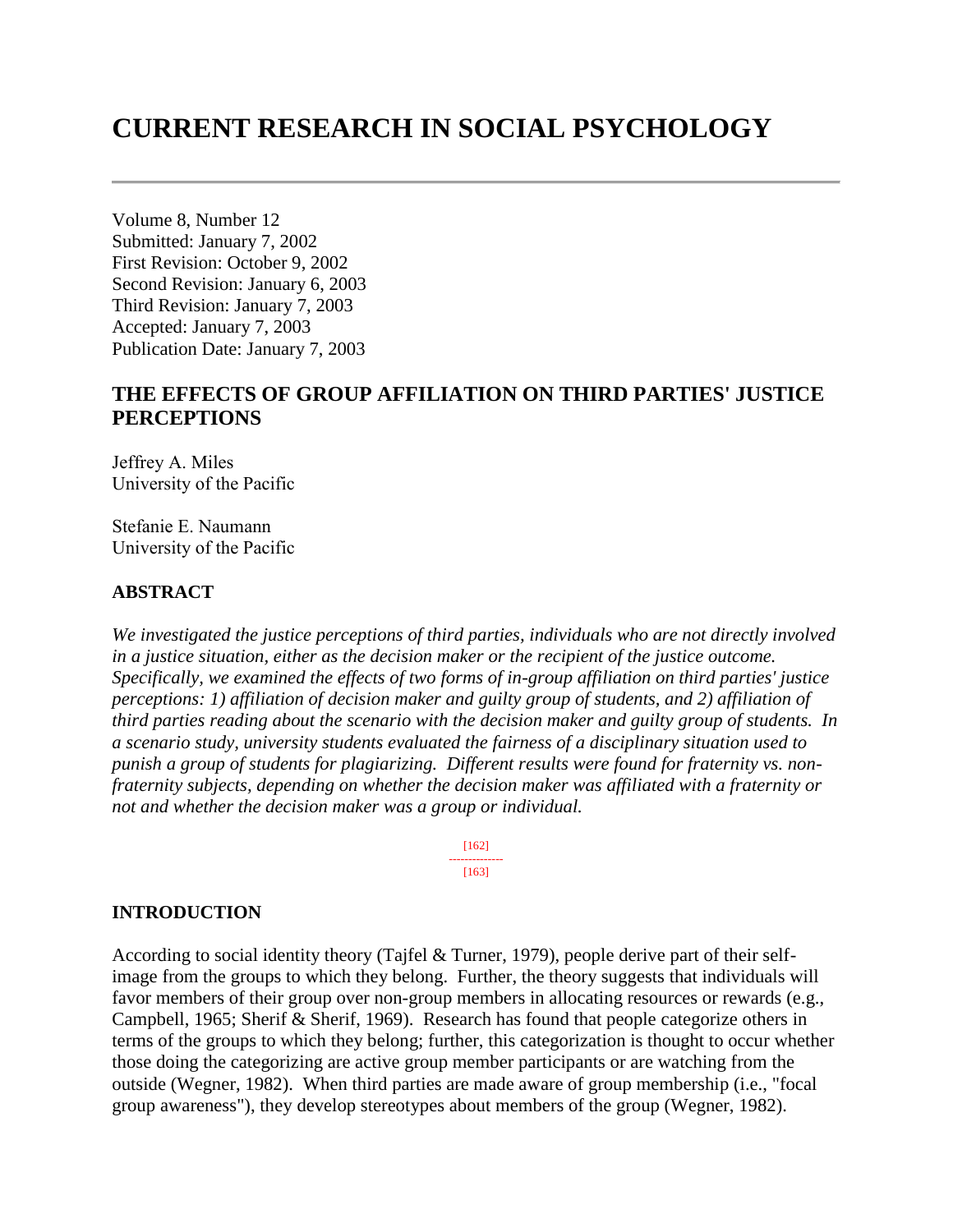To our knowledge, no existing research has explicitly examined third parties' evaluations of justice situations when group affiliation is made salient. The purpose of the present study is to examine the effects of group affiliation on third parties' fairness evaluations of a punishment scenario. Whereas a considerable amount of justice research has examined the justice perceptions of those actively participating in various procedures and outcomes, little research has examined the justice perceptions of those not directly involved in these justice judgment situations. In the legal discipline, there are terms for those directly involved in a justice situation (e.g., first and second parties; prosecution and defense). There is literature examining the role of mediators and arbitrators in dispute resolution (e.g., Ross & Conlon, 2000). However, little research has explicitly examined those not directly involved in the justice situation, either as a decision maker (e.g., arbitrator) or recipient of a justice outcome.

In the current study we define third parties as individuals who are not directly involved in a justice situation, either as the decision maker or the recipient of the justice procedure or outcome. Although third parties are not directly involved in a justice situation, we expect them to have some interest in the process or outcome (e.g., James & Cropanzano, 1990; Lind, Kray & Thompson, 1998; Naumann & Bennett, 2000). In the workplace third party perceptions are often just as important as those of the individuals directly involved in the justice situation. For instance, James and Cropanzano (1990) argued that individuals observe others in their focal groups and arrive at judgments concerning how procedures experienced by others affect them. Lind, Kray, and Thompson (1998) have presented a parallel argument:

Much of the information any individual person has about the fairness of an organization or a supervisor comes not from personal experiences but instead from the broader collective experience of other people. Collective experience provides a far larger pool of instances of fair or unfair actions than does the experience of any one individual, and it would be logical for people seeking to form a complete assessment of justice to make use of these actions as they generate an impression (p. 2).

We examined two forms of in-group affiliation: 1) affiliation of decision maker and guilty group of students in a hypothetical scenario, and 2) affiliation of third party subjects reading about the scenario. We also explored the effects of whether the decision maker was a group or individual. Three components of fairness evaluations were considered: distributive justice, trust, and neutrality. Distributive justice concerns the perceived fairness of outcomes received (e.g., Greenberg, 1987). Trust (e.g., Tyler, 1989) may be defined as the degree to which individuals believe the decision maker intends to act in a fair manner and that they can count on the decision maker to make a fair decision. Neutrality (e.g., Tyler, 1989) involves the extent to which the decision maker is perceived as free from bias (i.e., uses openness and honesty instead of hidden agendas or opinions to make decisions).

Existing organizational justice research (e.g., Leventhal, 1976; Lind & Tyler, 1988) suggests that in order for individuals to perceive a justice situation as fair, they must perceive the decision maker as being unbiased, impartial, and trustworthy. Thus, we would expect that in a situation where a decision maker is a member of the same in-group as a guilty party, third parties would perceive the situation less fairly than one where the decision maker is a neutral third party.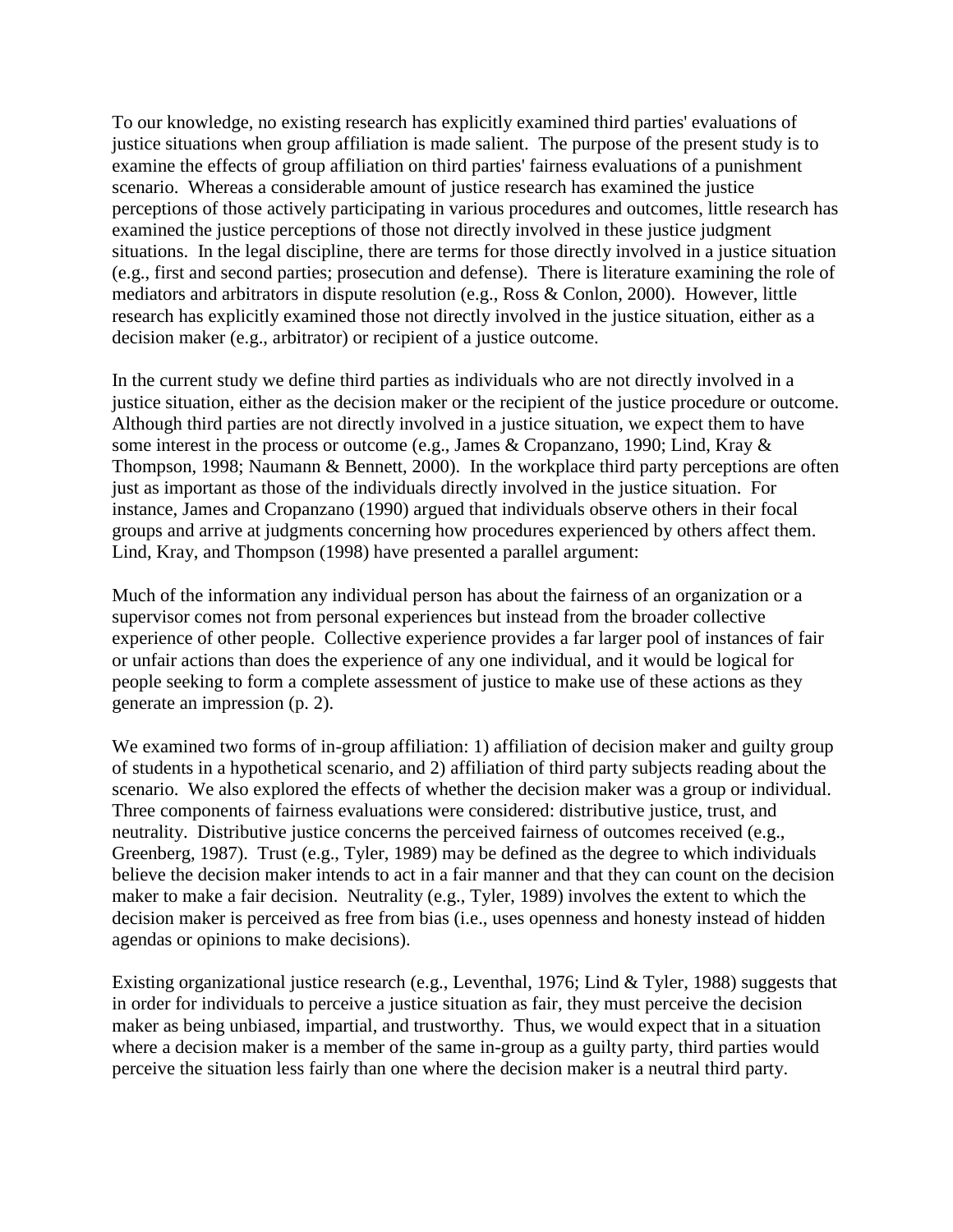Hypotheses 1a, b, and, c: Subjects' distributive justice, trust, and neutrality perceptions will be lower when there is a common fraternity affiliation between decision maker and guilty party compared to when there is no affiliation.

### [163] -------------- [164]

A second question we addressed concerns third parties' group affiliation: What happens when the scenarios third parties read about involve the negative actions of their own group members: Will their fairness evaluations be the same as those of third parties not in their group? The social psychology literature offers a basis from which to make predictions. When unfavorable characteristics of one's group are made salient (e.g., the group has done something objectionable), it is thought that members of one's group perceive this as threatening to their social identity, even if they had not personally behaved in an objectionable way (Doosje, Branscombe, Spears, & Manstead, 1998). As a result, they are motivated to maintain a positive group image (e.g., Kuhl, 1997).

Although the scenarios are hypothetical and, thus, the subjects were not personally acquainted with the individuals in the scenarios, there is some evidence that even when group members do not have an interpersonal relationship with other group members, they are motivated to maintain a positive image of the group (Marques, Abrams, Paez, & Martinez-Taboada, 1998). Thus, we expected in-group subjects (i.e., fraternity members) to identify with the people in the scenario since they were presented as being in the same fraternity.

Fraternity members may be less likely to view the affiliation scenario as unfair because they identify strongly with the group members in the scenario. They may have higher levels of trust than non-fraternity members that a fraternity member decision maker will make a fair decision. Researchers have suggested that threats (e.g., punishments) aimed at members of one's group are viewed as shared threats and engender the view that one must help to protect the group's "common fate" (Lee & Ottati, 1995). Further, shared threats facilitate the likelihood that group members will perceive themselves as similar to other group members (Lee & Ottati, 1995).

Social identity theory posits that, in order to increase their social identity, group members tend to give more favorable allocations to fellow group members than to out-group members. However, it should be noted that the theory does not require the individual to actually make the allocation in order to yield the subsequent increase in social identity. Group members observing another member making favorable allocations to a third group member should experience the same increase in social identity as if they made the allocations themselves (Platow, O'Connell, Shave, & Hanning, 1995).

From the preceding discussion we hypothesize the following:

Hypotheses 2a, b, and c: Subjects who are not members of the fraternity will have lower distributive justice, trust, and neutrality perceptions than will those subjects who are members of the fraternity.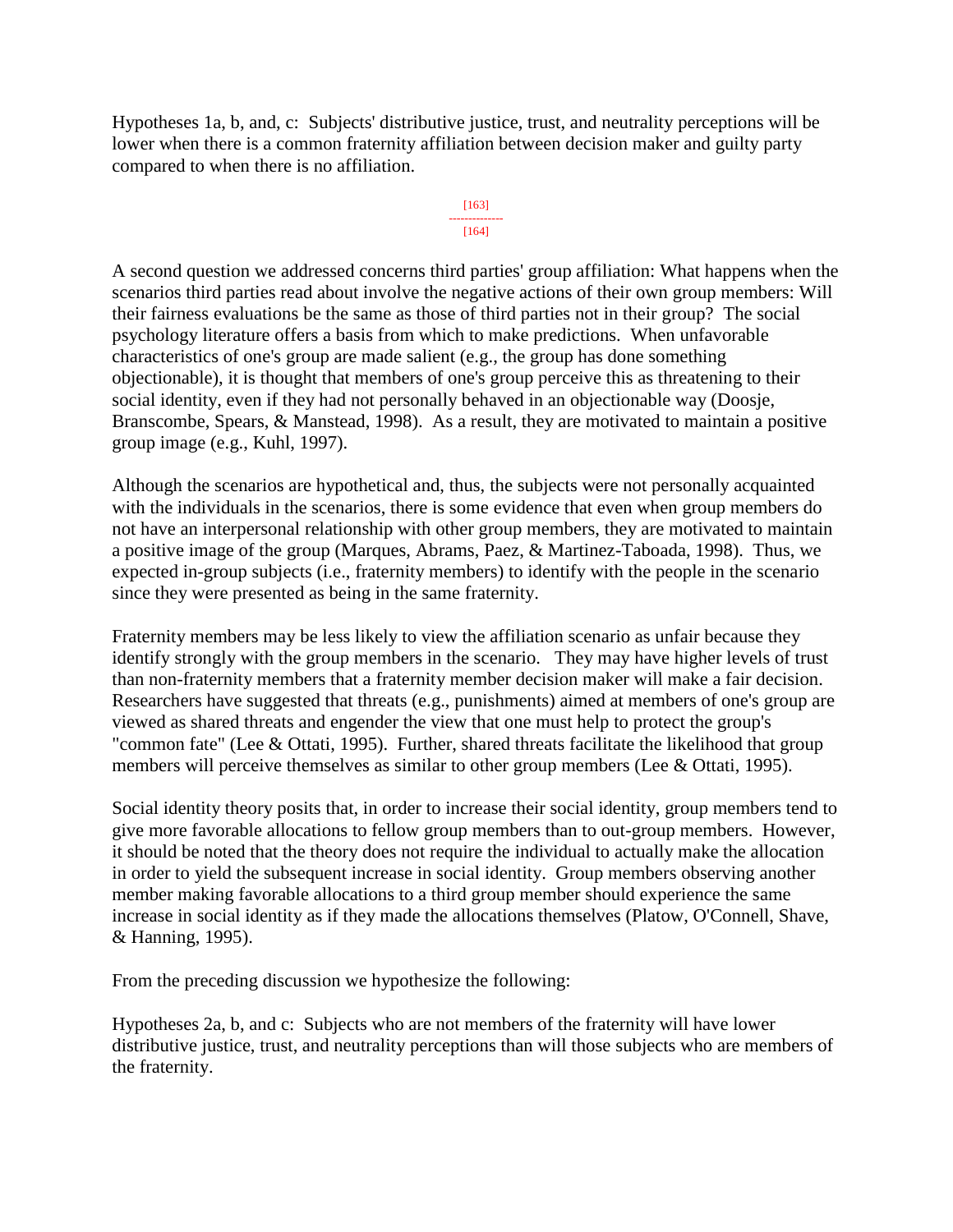Miles and Palmer (2001) found that students reading a scenario about a group of students being punished had higher distributive justice perceptions when the decision maker was a group compared to when the decision maker was an individual. In that study, there was no affiliation among the guilty students or the decision maker(s) of any kind. We expect that subjects' justice perceptions in the current study will be influenced by whether the decision maker is a group or an individual. As noted earlier, social identity theory suggests that, in order to enhance their social identity, group members are likely to give more favorable allocations to fellow group members than to out-group members.

Much of our legal system is based on the belief that juries of one's peers are better suited to make fair judgments than one individual (Few, 1993; Forbes, 1995). If the decision maker is a group, we expect fraternity subjects to view the scenario more fairly than non-fraternity subjects when the decision maker is a group affiliated with the subjects' fraternity as opposed to an individual not affiliated with the fraternity. Non-fraternity subjects are less likely to identify with the decision-making group as their peers and, thus, are expected to view such a scenario as unfair; instead, they would likely view a non-affiliated individual as better able to make an unbiased decision.

Hypotheses 3a, b, and c: A significant three-way interaction is expected among affiliation of decision maker (in fraternity of not), type of decision maker (group or individual), and type of subject (in fraternity or not) in influencing the distributive justice, trust, and neutrality perceptions of subjects. That is, the highest levels of distributive justice, trust, and neutrality perceptions should be found for fraternity subjects in the condition where the decision maker is a group affiliated with a fraternity as opposed to every other condition that lacks all or part of these conditions.

> [164] -------------- [165]

### **METHOD**

### **Subjects**

Participants were 579 undergraduate business students from six universities. Approximately half of the students were members of a co-educational, professional, business fraternity ( $n = 281$ ), and half of the students were not members of the fraternity ( $n = 298$ ). It should be noted that the level of identification of group members in a fraternity was expected to be higher than in most groups. Implications of our choice of a fraternity to operationalize group affiliation will be addressed in the discussion section. 57.4% of the participants were female, and the average age of the sample was 20.5 years. For race, participants reported themselves: 2.5% as "Black/African American," 11.8% as "Asian/Pacific Islander," 77.7% as "White/Caucasian," 3.6% as "Hispanic/Latino," 4.3% as "Other," and 4.6% did not respond to this question. There were no statistically significant differences in any of the demographic variables between the students who were fraternity members and those who were not, or across the universities.

### **Design**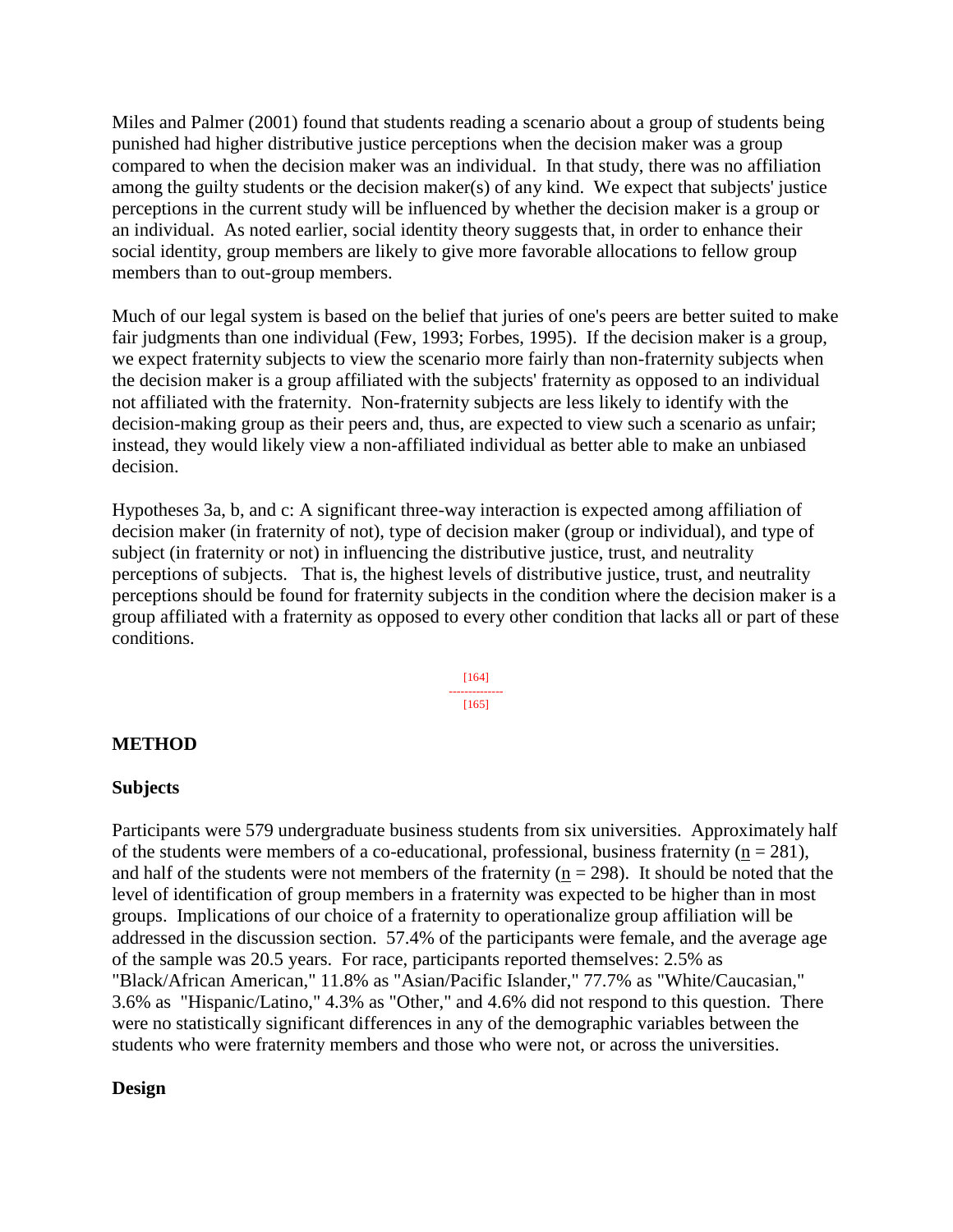A 2 X 2 X 2 full factorial design was used. The independent variables and their levels were as follows: affiliation of decision maker (in a fraternity or not), type of decision maker (individual or group), and fraternity membership of subject (in a fraternity or not). Each subject was randomly assigned to complete one of eight versions of a survey containing hypothetical scenarios derived from an actual plagiarism situation at a university. The most valid scenario studies involve situations the respondents have experienced and understand (Lind & Tyler, 1988). In each of the scenarios a group of students was punished for plagiarizing another group's work. This situation was seen as an ideal one for examining the perceptions of students reading about a justice incident. Plagiarism is a key aspect of college life and a behavior familiar to many college students. The subjects could personally identify with the situation and might have plagiarized themselves. It has been estimated that between 36 and 55% of students have plagiarized (Hale, 1987; Roig, 1997).

## **Procedure**

Non-fraternity participants completed the survey during their regular class sessions in a business school classroom; fraternity participants completed the survey during their regular chapter meetings held in a business school classroom. Individual subjects received no rewards for their participation in the survey. However, each of the fraternity chapters received a check for \$50 for the chapter participating in the research project.

All survey versions contained the following introductory text:

A professor was grading students' 20-page group term papers for Zoology 101. The professor noticed that one group's paper was particularly well-written, especially considering their prior poor work in the class. The professor also thought the paper seemed familiar to a paper turned in last year. The professor checked the files and found that an identical paper had been turned in last year by another group.

## **Manipulations of the Independent Variables**

**Affiliation of decision maker**. Next, students in the fraternity affiliation condition read the following text:

The professor turned over the case to the Decision maker, who handles all such cases at that university. The Decision maker carefully examined the evidence. Next, the Decision maker called in the group of students to get their side of the story, too. It turned out that the Decision maker and the group of students under investigation were all Brothers in Delta Sigma Pi. All wore their fraternity pins to the meeting. After weighing all the evidence, the Decision maker made a decision. The decision of the Decision maker was to have the group redo the entire paper.

> [165] -------------- [166]

Students in the non-affiliation condition read the following text: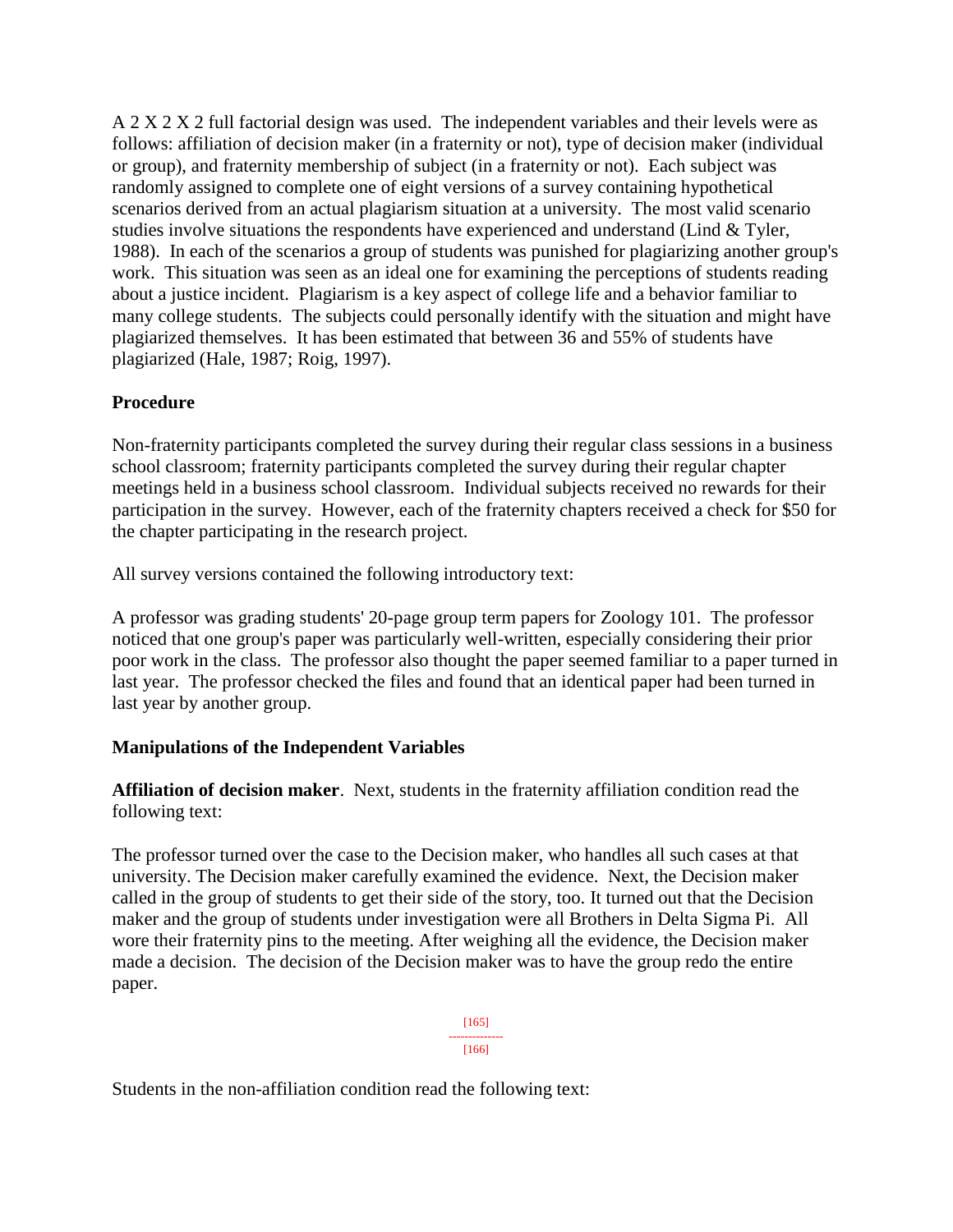*The professor turned over the case to the Decision maker, who handles all such cases at that university. The Decision maker carefully examined the evidence. Next, the Decision maker called in the group of students to get their side of the story, too. After weighing all the evidence, the Decision maker made a decision. The decision of The Decision maker was to have the group of students redo the entire paper.*

**Type of decision maker**. Half of the subjects read about an individual decision maker (Dean of Students) and the other half read about a group of decision makers in the scenario (Faculty Judiciary Committee).

**Manipulation checks**. Two questions were included as manipulation checks. Given the importance of establishing that role-playing subjects fully understood the situations to which they were asked to respond (Greenberg & Eskew, 1990; Greenberg & Folger, 1988), subjects were asked whether the students in the scenario were members of a fraternity or not and whether the decision maker was the Dean of Students or a Faculty Judiciary Committee.

**Subjects' demographic information**. Subjects reported their age, gender, and race.

### **Measurement of the Dependent Variables**

After reading one of the scenarios, subjects responded to items with 7-point scales ranging from "None/Not at all" (1) to "Extremely/To a great extent" (7).

Organizational justice. To assess how fair participants viewed the different scenario conditions, three justice scales were developed using items consistent with previous justice research (e.g., Bies & Shapiro, 1987; Greenberg, 1987; Tyler, 1989; 1994). Two items (Cronbach's alpha = .70) assessed trust (e.g., "To what extent would the Dean of Students act the same way toward you if you were involved in a similar situation?") and four items (Cronbach's alpha = .71) assessed neutrality (e.g., "To what extent did the Dean of Students make the decision without being biased in any way?"). Five items (Cronbach's alpha = .83) assessed distributive justice (e.g., "How fair was the outcome that the student received").

## **RESULTS**

## **Manipulation Checks**

A separate group of 40 fraternity members and 40 non-fraternity members were asked to read the scenario in which the decision maker and the group of students were both affiliated with the fraternity. The students in the two groups used in this part of the study did not differ significantly from those in the main study, or from each other on any of the demographic variables,  $F(610) = .571$  or less in all cases, ns.

These 80 students were asked to read the scenario and to answer two questions about it. The first question read, "To what extent do you believe that this situation could have occurred at this University?" The mean response for this question on a 7-point scale (ranging from "1" none/not at all to "7" extremely/to a great extent) was 5.2. The second question read, "To what extent do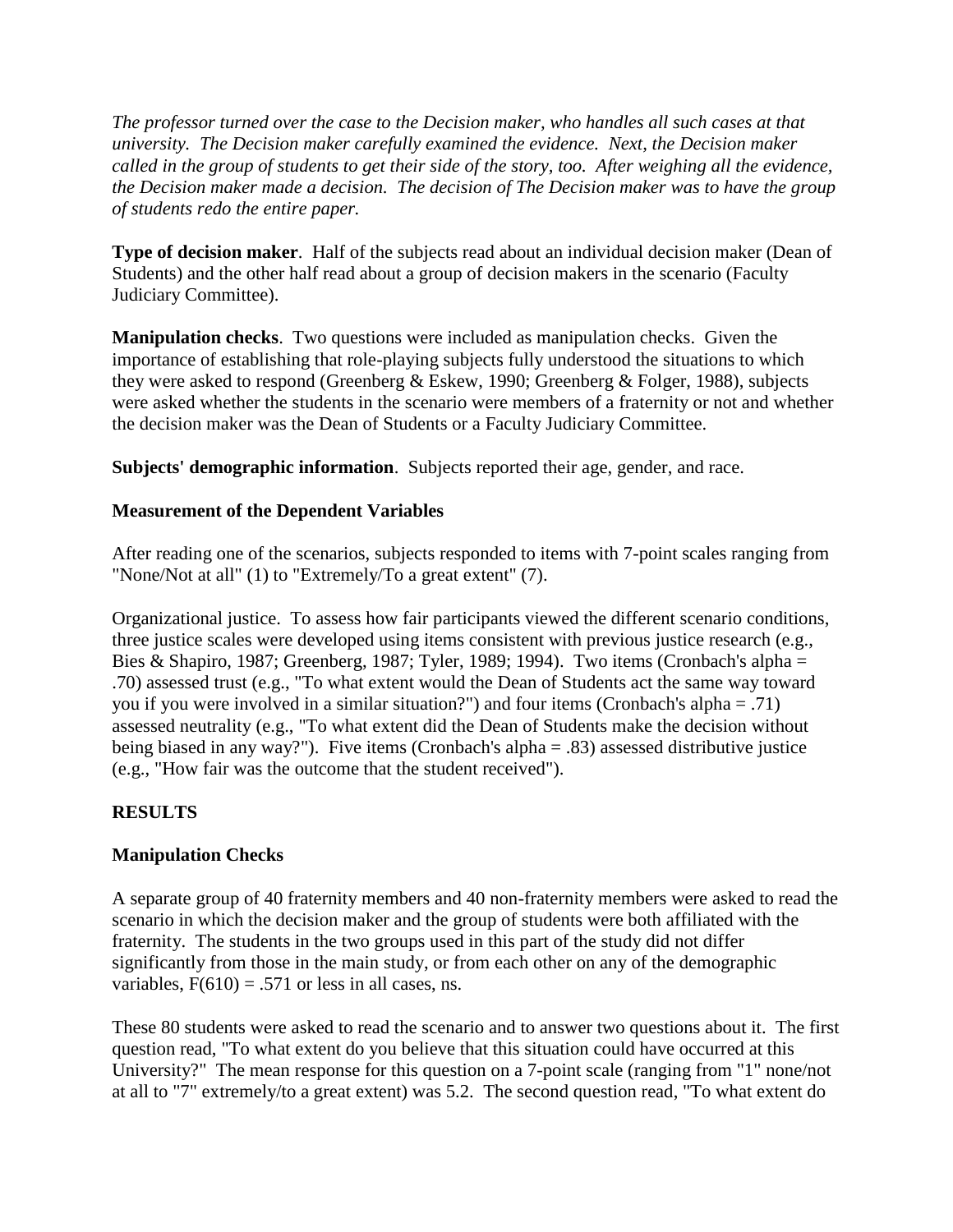you believe this to be a plausible situation?" The mean response for this question was 5.5. Thus, based on these responses, the students found the scenario to be both a plausible and possible one for them at their institution. This result provides support that the scenario used in the current study was a good one for creating the conditions that were desired to address the posited hypotheses.

For the main study, to ensure the success of the affiliation/non-affiliation condition, participants were asked whether the students in the scenario were members of a fraternity or not. None of the participants in the main study failed to answer this question correctly. Subjects were also asked whether the decision maker was the Dean or a Faculty Committee. Three subjects failed to answer this question correctly. Results were run both with and without these three subjects, but did not significantly change the results, so their scores were left in the analyses.

### [166] -------------- [167]

## **Hypothesis Tests**

Descriptive statistics for the three dependent variables (distributive justice, trust, and neutrality) appear in Table 1.

### **Table 1: Descriptive Statistics**

|                         | Mean |      |          |          |       |
|-------------------------|------|------|----------|----------|-------|
| 1. Distributive justice | 4.21 | 1.46 | .83)     |          |       |
| 2. Trust                | 3.96 | 1.45 | $.50***$ | .70)     |       |
| 3. Neutrality           | 4.25 | .23  | $.48***$ | $.52***$ | (.71) |

 $n = 571$ ; \*\*\*p < .001; Coefficient alphas appear on the diagonal.

Means, standard deviations, and planned comparisons for all experimental conditions are reported in Tables 2 through 4.

### **Table 2: Means, Standard Deviations, and Planned Comparisons for Distributive Justice**

| Scenario Affiliation                                  | Decision<br>Maker | Subject in Fraternity |                                  | Row simple main<br>effects<br>$F(1, 135-154)$ |  |
|-------------------------------------------------------|-------------------|-----------------------|----------------------------------|-----------------------------------------------|--|
| Decision maker $(s)$<br>affiliated with<br>fraternity | Individual        | Yes<br>4.14<br>(1.85) | N <sub>0</sub><br>3.61<br>(1.43) | $3.76*$                                       |  |
|                                                       | Group             | 4.83<br>(1.64)        | 3.74<br>(1.37)                   | $17.84***$                                    |  |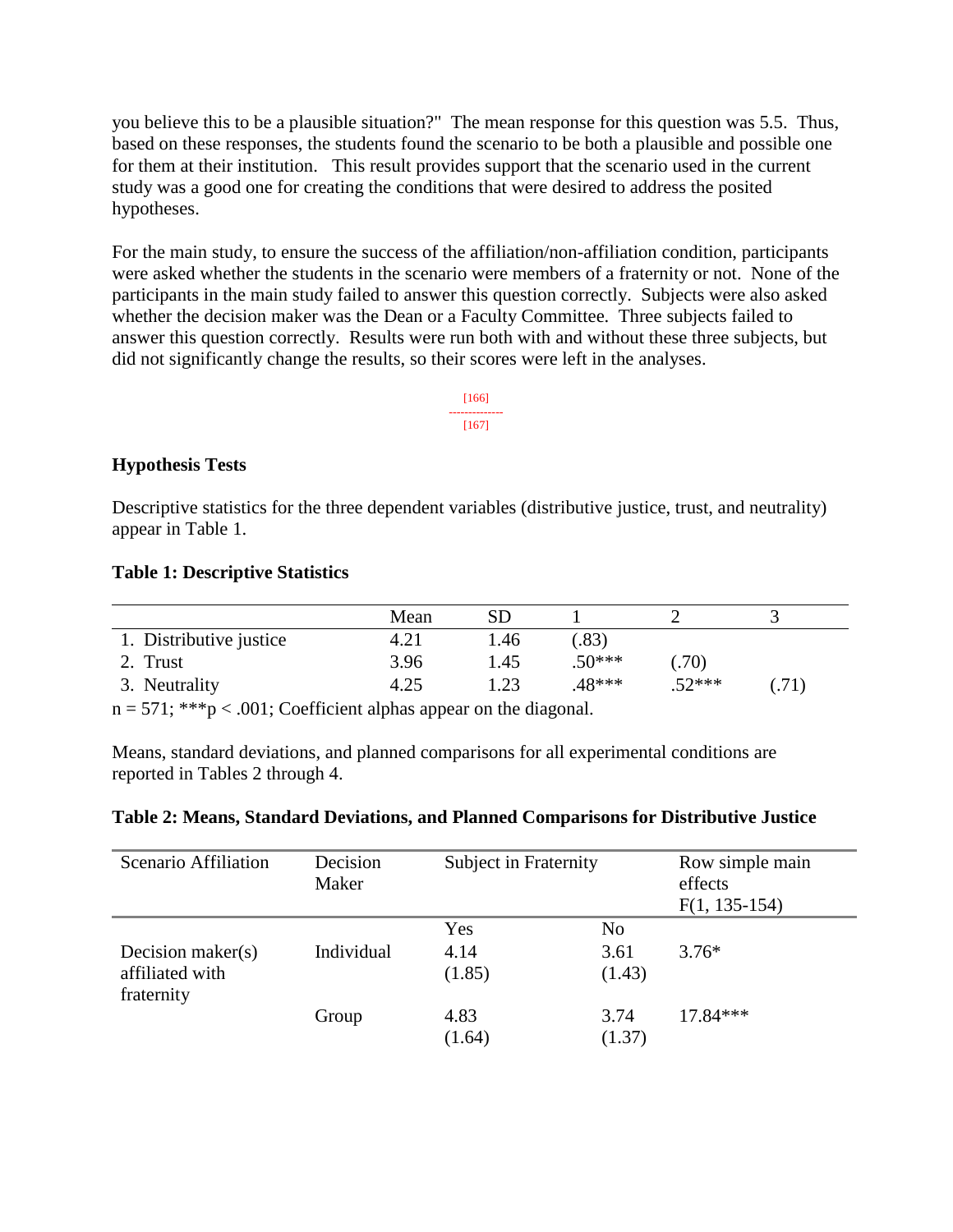| Decision maker(s) not<br>affiliated with<br>fraternity | Individual | 4.34<br>(1.21) | 4.15<br>(1.26) | 0.83 |
|--------------------------------------------------------|------------|----------------|----------------|------|
|                                                        | Group      | 4.41<br>(1.43) | 4.47<br>(1.06) | 0.12 |
| Column simple main<br>effects $F(3, 269-302)$          |            | 2.33           | $7.10***$      |      |

Note: Standard deviations are in parentheses. In each cell,  $n = 64-84$ .

\* p < .05; \*\* p < .01; \*\*\* p < .001

[167] -------------- [168]

#### Scenario Affiliation Decision Maker Subject in Fraternity Row simple main effects F(1, 135-154) Yes No Decision maker(s) a Affiliated with fraternity Individual 4.44 (1.01) 3.41 (1.54) 17.16\*\*\* Group 4.41 (1.27) 3.57 (1.45) 11.95\*\* Decision maker(s) not affiliated with fraternity Individual 3.62 (1.46) 3.88 (1.49) 1.04 Group 4.16 (1.39) 4.15 (1.24) 0.00 Column simple main effects F(3, 269-302) 4.56\* 3.74\*

### **Table 3: Means, Standard Deviations, and Planned Comparisons for Trust**

Note: Standard deviations are in parentheses. In each cell,  $n = 64-84$ . \* p < .05; \*\* p < .01; \*\*\* p < .001

> [168] -------------- [169]

### **Table 4: Means, Standard Deviations, and Planned Comparisons for Neutrality**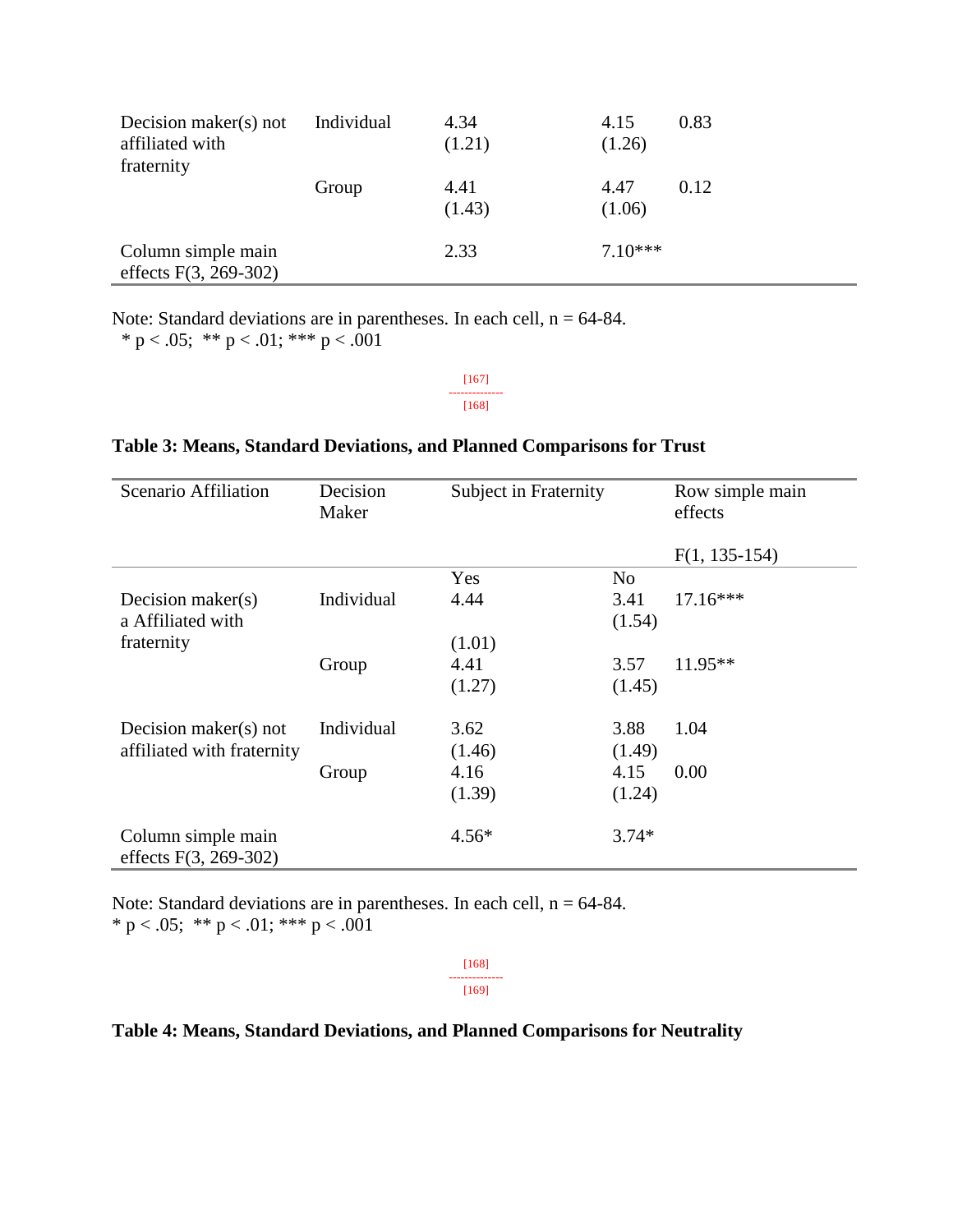| Scenario Affiliation                          | Decision<br>Maker | <b>Subject in Fraternity</b> |          | Row simple main<br>effects |  |
|-----------------------------------------------|-------------------|------------------------------|----------|----------------------------|--|
|                                               |                   |                              |          | $F(1, 135-154)$            |  |
|                                               |                   | Yes                          | No       |                            |  |
| Decision maker $(s)$                          | Individual        | 4.24                         | 3.95     | 1.91                       |  |
| affiliated with<br>fraternity                 |                   | (1.01)                       | (1.38)   |                            |  |
|                                               | Group             | 4.11                         | 3.55     | $6.65*$                    |  |
|                                               |                   | (1.27)                       | (1.27)   |                            |  |
| Decision maker(s) not                         | Individual        | 4.29                         | 4.46     | 0.65                       |  |
| affiliated with<br>fraternity                 |                   | (1.22)                       | (1.23)   |                            |  |
|                                               | Group             | 4.55                         | 4.71     | 0.80                       |  |
|                                               |                   | (0.92)                       | (1.16)   |                            |  |
| Column simple main<br>effects $F(3, 269-302)$ |                   | 2.03                         | 19.00*** |                            |  |

Note: Standard deviations are in parentheses. In each cell,  $n = 64-84$ .

\* p < .05; \*\* p < .01; \*\*\* p < .001

The results of a multivariate analysis of variance (MANOVA) for decision maker affiliation (in fraternity or not), type of decision maker (individual or group), and subject (in fraternity or not) with distributive justice, trust, and neutrality as dependent variables are reported in Table 5.

|                    |                                        |          | Analysis of variance<br>F(1, 534) |            |           |
|--------------------|----------------------------------------|----------|-----------------------------------|------------|-----------|
| Source             | <b>MANOVA</b><br>Pillais<br>F(7, 1070) | $\Box^2$ | Distributive<br>Justice           | Neutrality | Trust     |
| Affiliation (A)    | 14.38***                               | .08      | $4.64*$                           | 29.47***   | $5.11*$   |
| Decision Maker (D) | $3.04*$                                | .02      | $14.28**$                         | 0.06       | 3.20      |
| Fraternity (F)     | $4.59**$                               | .02      | $12.10**$                         | $5.12*$    | $10.09**$ |
| AXD                | $4.10**$                               | .03      | 0.64                              | $6.22*$    | 1.81      |
| AXF                | $5.71**$                               | .05      | $12.84**$                         | $6.75*$    | $6.61*$   |
| <b>DXF</b>         | 0.32                                   | .00      | 0.37                              | 0.86       | 0.34      |
| AXDXF              | $2.76*$                                | .02      | 2.94                              | 0.42       | 0.87      |
| <b>MSE</b>         |                                        |          | 1.64                              | 1.23       | 1.65      |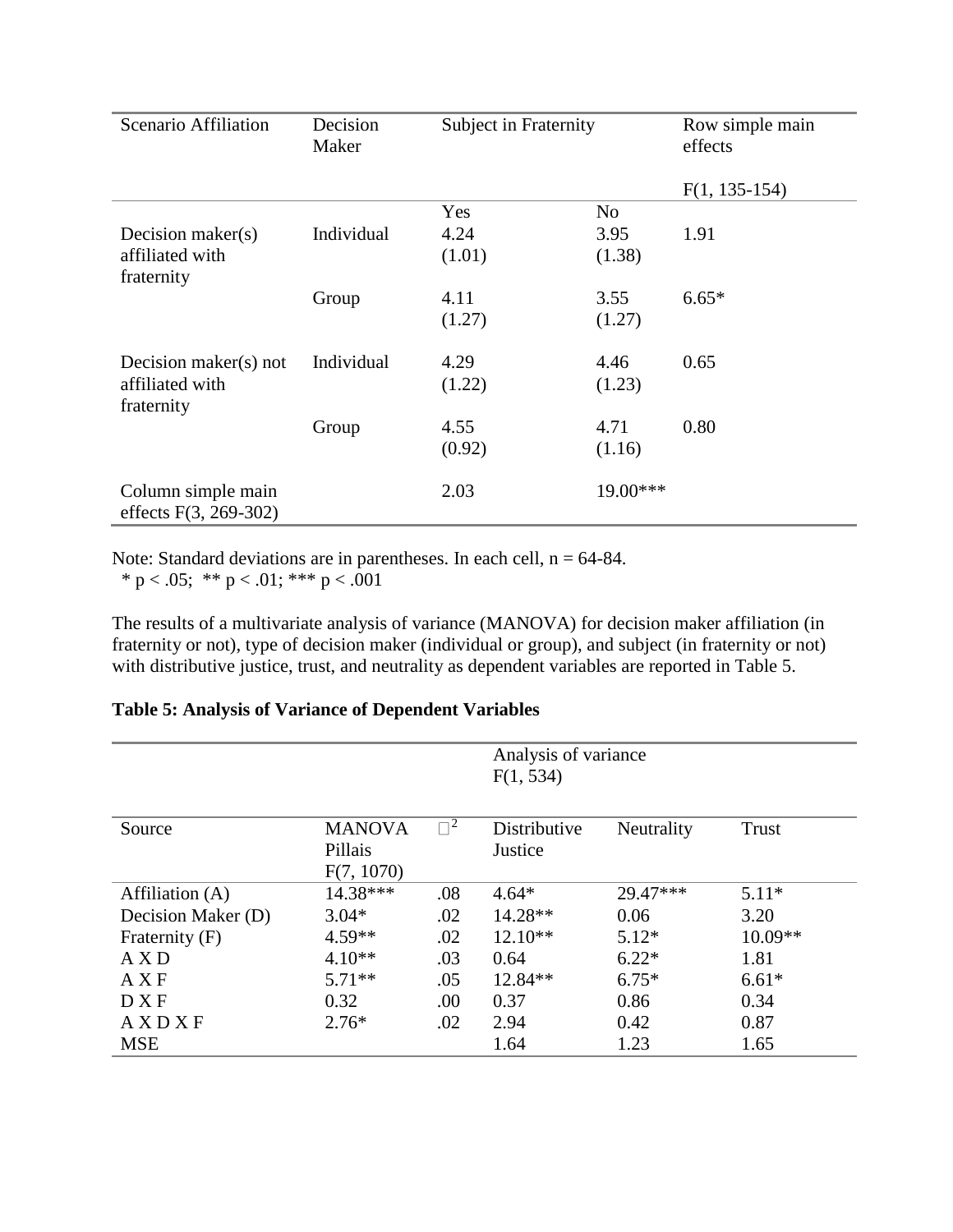\* p < .05, \*\* p < .01, \*\*\* p < .001 Affiliation = decision maker in the scenario was a member of the fraternity or not Decision maker  $=$  decision maker was an individual or a group Fraternity = subject reading the scenario was a member of the fraternity or not

> [169] -------------- [170]

Hypotheses 1a, 1b, and 1c predicted that subjects' perceptions of distributive justice, trust, and neutrality would be lower when there was a common fraternity affiliation between decision maker and guilty party compared to when there was no affiliation. The MANOVA supported all three of these hypotheses (Please see Table 5). Subsequent univariate ANOVAs yielded the following results.

Specifically, for Hypothesis 1a, subjects' distributive justice perceptions were lower when there was a decision maker affiliation ( $M = 4.07$ ) compared to when there was not an affiliation ( $M =$ 4.33),  $F(1,578) = 4.64$ ,  $p < .05$ . For Hypothesis 1b, subjects' trust perceptions were lower when there was a decision maker affiliation ( $M = 3.93$ ) compared to when there was not an affiliation  $(M = 4.19)$ ,  $F(1,561) = 5.11$ ,  $p < .05$ . For Hypothesis 1c, subjects' neutrality perceptions were lower when there was a decision maker affiliation ( $M = 3.96$ ) compared to when there was not an affiliation (M = 4.51),  $F(1,557) = 29.47$ , p < .001.

Hypotheses 2a, 2b, and 2c predicted that subjects who were not members of the fraternity would have lower distributive justice, trust, and neutrality perceptions than would those subjects who were members of the fraternity. Again, the MANOVA supported all three of these hypotheses (Please see Table 5). Subsequent univariate ANOVAs yielded the following results.

More specifically, for hypothesis 2a, subjects who were not members of the fraternity had lower distributive justice perceptions ( $M = 4.01$ ) compared to those who were members ( $M = 4.43$ ),  $F(1,578) = 12.10$ ,  $p < .01$ . For hypothesis 2b, subjects who were not members of the Fraternity had lower trust perceptions ( $M = 3.89$ ) compared those who were members ( $M = 4.26$ ),  $F(1,561)$  $= 10.10$ , p < .01. For hypothesis 2c, subjects who were not members of the Fraternity had lower neutrality perceptions (M = 4.19) compared those who were members (M = 4.40),  $F(1,557)$  = 5.12,  $p < .05$ .

Hypotheses 3a, 3b, and 3c predicted a significant three-way interaction among affiliation of decision maker (in fraternity of not), type of decision maker (group or individual), and type of subject (in fraternity or not) in influencing the distributive justice, trust, and neutrality perceptions of subjects. As shown in Table 5, the three-way interaction was significant. Subsequent univariate ANOVAs yielded the following results.

Specifically, for the fraternity subjects, we found significant interactions for type of decision maker (individual vs. group) and affiliation of decision maker (in fraternity or not) in the distributive justice,  $F(1, 79) = 11.07**$ ,  $p < .01$ , and neutrality perceptions,  $F(1,19) = 10.56**$ , p < .01, of these subjects. However for the trust dependent variable, only a main effect for the affiliation independent variable was detected  $F(1,79) = 27.84**$ , p < .01. On the other hand, for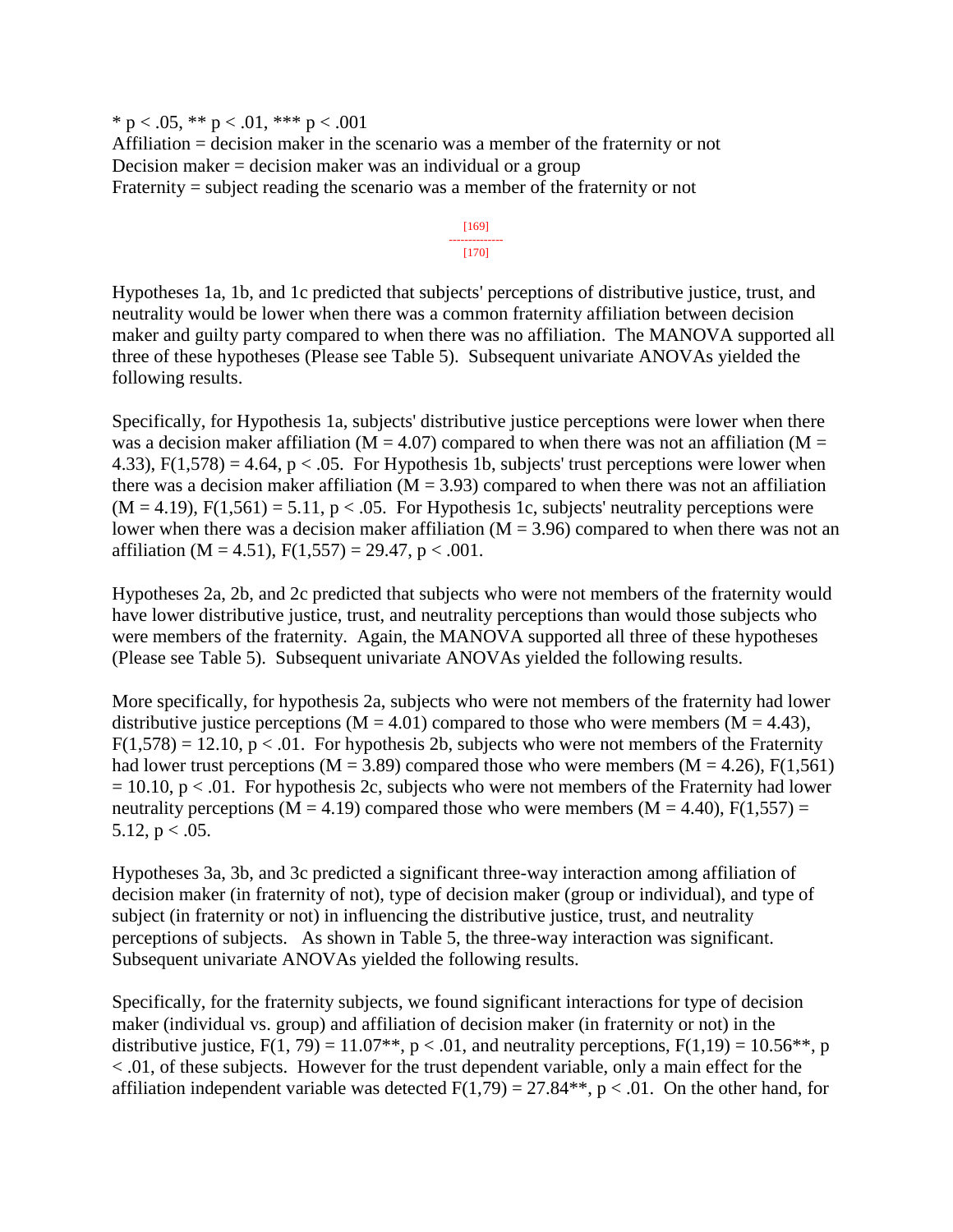the non-fraternity subjects, we found no significant interactions. Instead, we found main effects of type of decision maker and affiliation on the distributive justice and neutrality perceptions of non-fraternity subjects. We also found a main effect of type of decision maker on the trust perceptions of non-fraternity subjects.

### **DISCUSSION**

The purpose of the present study was to examine two forms of in-group affiliation: 1) affiliation of decision maker and guilty group of students in a hypothetical scenario, and 2) affiliation of third party subjects reading about the scenario. We also explored the effects of whether the decision maker was a group or individual. Three components of fairness evaluations were considered: distributive justice, trust, and neutrality. Our findings are consistent with social identity theory.

Overall, non-fraternity member subjects had lower fairness perceptions than fraternity member subjects when the students in the scenario were fraternity members compared with when the students in the scenario were not fraternity members. Non-fraternity member subjects may have believed that the fraternity member scenario violated justice rules that the procedure be unbiased. Further, they would be less likely to identify with the fraternity members in the scenario. Thus, their fairness perceptions were lower.



The significant interactions we found for the fraternity subjects for the type of decision maker (individual vs. group) and the affiliation of decision maker (in fraternity or not) are also consistent with social identity theory. Some social identity research suggests that when group members are exposed to a stereotypic threat (e.g., the perception that fraternity members will soften the rules to help out one another), they are motivated to maintain a positive sense of social identity (e.g., Lee & Ottati, 1995). Thus, the fraternity members may have been motivated to view the decision maker as fair and impartial (neutral).

Fraternity member subjects also had higher trust perceptions when the people in the scenario were fraternity members. Social identity theory suggests that when a negative outcome is directed at one's group, this leads to a "negative social identity" that spurs attempts at enhancing the group's status. Further, the theory suggests that one's own social standing depends on the group's status (e.g., Tyler, Kramer, & John, 1999). Thus, subjects may have been more trusting of a fraternity decision maker to ensure that the group's status as a whole would not be downgraded as a result of the actions of the students in the scenario.

We also examined whether subjects' justice perceptions would be influenced by whether the decision maker in the scenario was an individual or a group. The highest levels of distributive justice, trust, and neutrality perceptions were found for fraternity subjects in the condition where the decision maker was a group affiliated with the fraternity. Non-fraternity subjects appeared to be less likely to identify with the decision-making group as their peers and, thus, considered such a scenario to be less fair.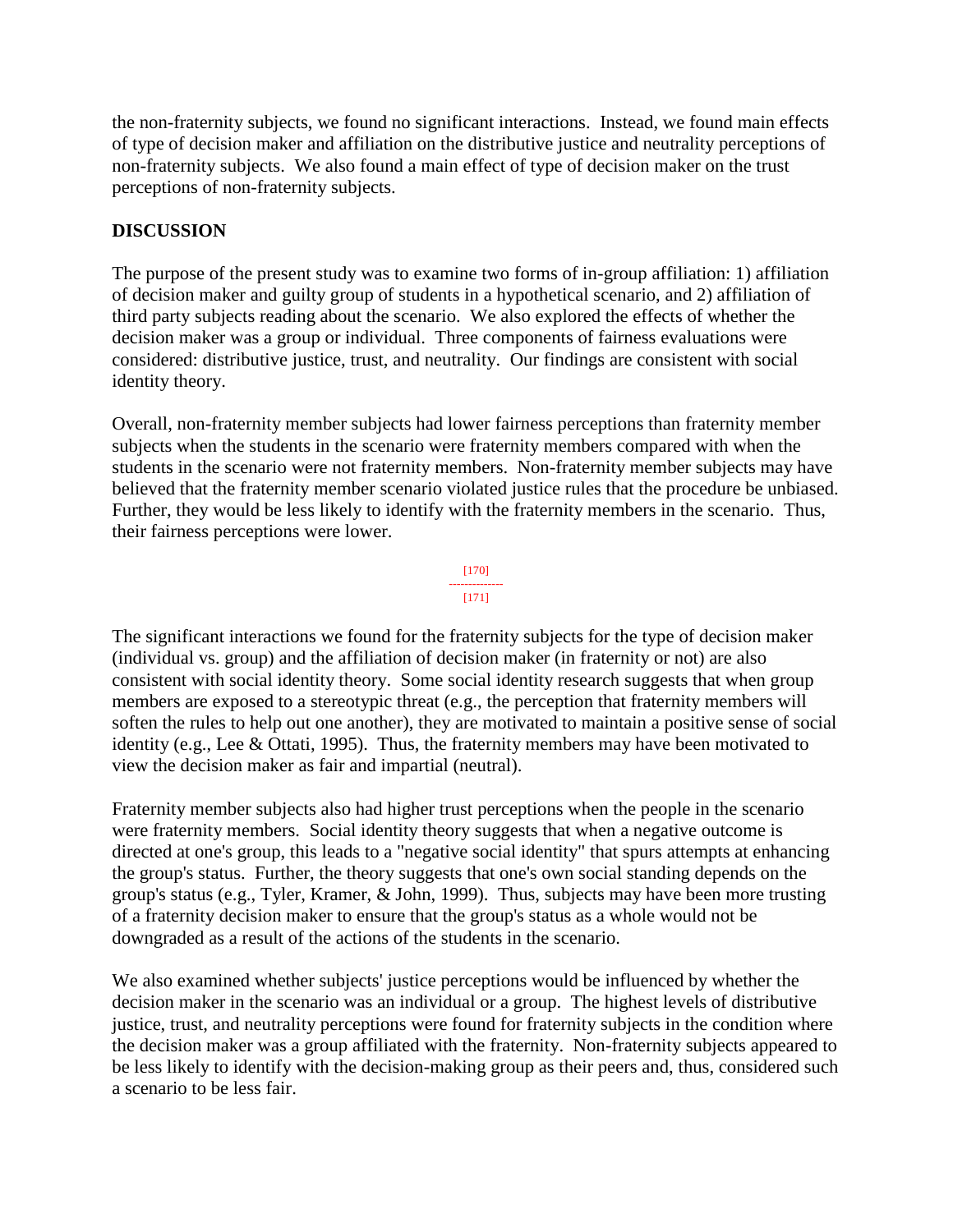### **Areas for Future Research**

The present study introduces numerous avenues for future research. The focal group examined in the present study was that of a fraternity. It may be argued that the level of identification of group members in a fraternity is higher than in other groups. Given that recent research has distinguished between high and low identification group members (e.g., Perreault & Bourhis, 1999; Simon & Pettigrew, 1990), future research should examine whether the present results hold for other types of groups with varying levels of group identity. For example, some research has found that when participants voluntarily choose their group membership, they identify more with their group than those who are randomly assigned to groups (Perreault & Bourhis, 1999). Other research has found that group members identify more strongly in minority groups than in majority groups (e.g., Simon & Pettigrew, 1990). Further, another study found that group members with low levels of identification are more likely to acknowledge negative aspects of their group than group members with high levels of identification (Doosje, Branscombe, Spears, & Manstead, 1998). Thus, examining varying levels of identity with the variables tested in the current study would be an interesting avenue for subsequent research. In addition, future research might look at different types of group affiliation, such as union membership or demographics (e.g., Lau & Murnighan, 1998).

Other areas for future research include the addition of alternate scenarios. The present study investigated scenarios in which either both the decision maker and guilty defendants were affiliated with a group or neither was affiliated with a group. In reality, the decision maker might be affiliated or not, and the guilty/innocent defendant might be affiliated or not. Also, the current study examined a group of defendants. Future research could determine if the same results would hold if the defendant were a sole individual. Further, future research might examine different types of outcomes with various types and sizes of decision-making and defendant groups. It would be interesting for future investigations to compare the justice perceptions of those going through a justice process themselves versus third parties merely observing the process.

The present study examined only a negative procedure, namely a disciplinary one. Other organizational procedures and processes should also be examined. Many organizational procedures are positive in nature, such as giving rewards, bonuses, or promotions. It is not known whether the findings of the current study will generalize to positive procedures. As such, future research should also address the influences of affiliation on positive organizational procedures.

### [171]

### -------------- [172]

The current study used fraternity membership for the affiliation variable. Many other types of in-group affiliation exist in organizations (e.g., age, sex, race, military experience). It is not known whether the findings of the present study will generalize to these other types of affiliation. As the current study demonstrated the potential influences of affiliation on fairness perceptions of third parties, future research should make note of and examine other types of affiliation influences on fairness perceptions.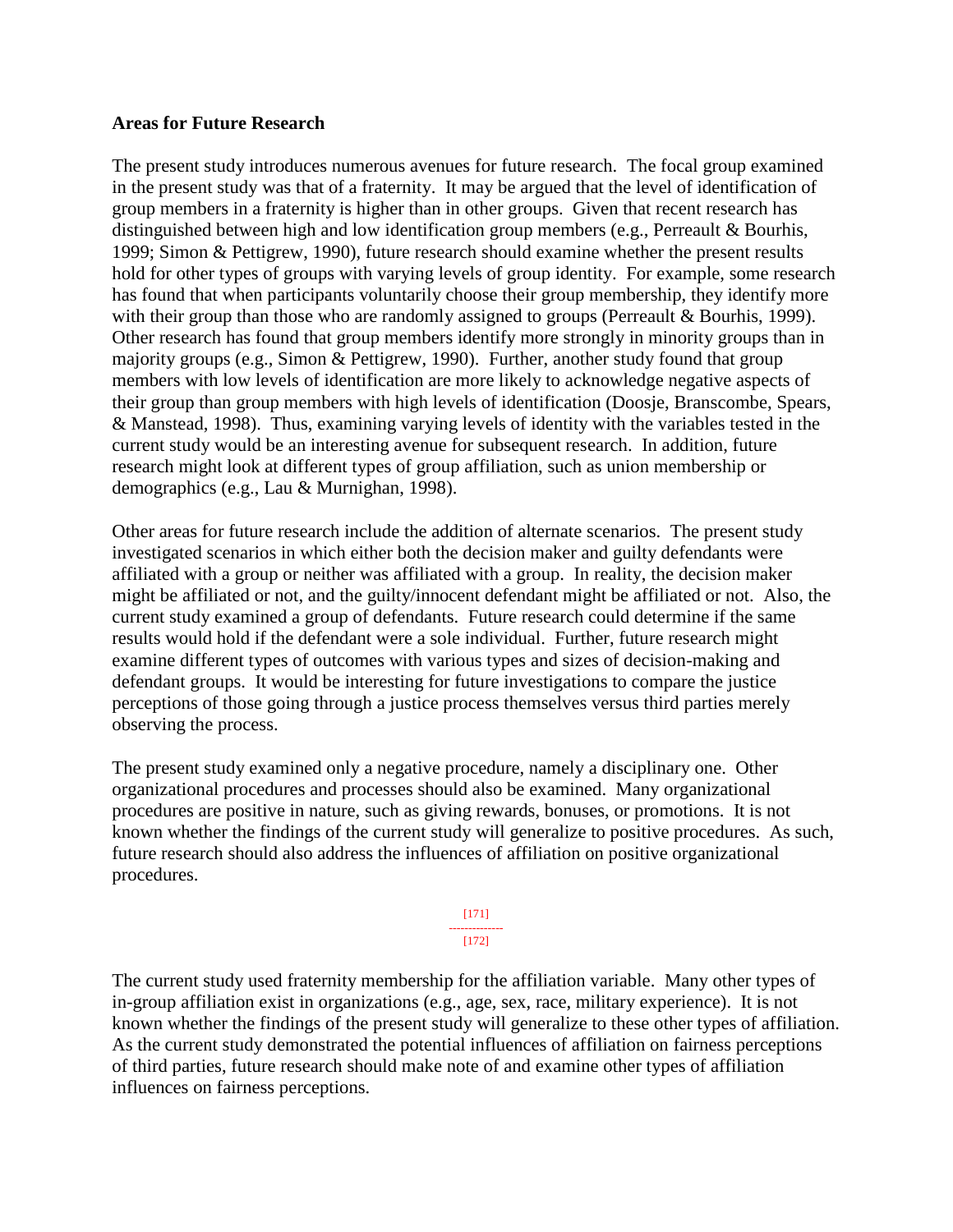### **Implications for Theory**

The present study has implications for theory. Most organizational justice research has focused on the justice evaluations of individuals directly involved in justice situations. Yet, researchers have begun to acknowledge the role of individuals as observers or third parties in others' justice situations (e.g., Lind, Kray, & Thompson, 1998). Further, most existing organizational justice research has emphasized reactions to decisions about grievances and other processes, often ignoring the people who deliver or administer the justice. The present study builds on this research by examining the role that the group affiliation of the decision maker plays in the justice perceptions of third parties. Future justice research designs should describe and possibly control for who the decision maker, defendants, and third parties are. In addition, the antecedents reported in the current study should be included in future justice models.

## **Implications for Practice**

The present study also has implications for practice. The workplace of the new millennium is one of teamwork with ever-growing diversity among team members. Considerable organizational resources are being devoted to the development of effective teams and identification with one's team is generally viewed as being critical to effective teamwork. Yet, given the need for integration and cooperation between and within teams, more attention should be given to group dynamics and social identity theory. The perceptions of third parties would be especially relevant in organizations with work groups whose members have the opportunity to interact, perform similar tasks, and share a supervisor:

To the extent that supervisors can be readily seen implementing organizational procedures, enforcing organizational policies, and acting as deliverers of justice in organizations, individuals sharing a supervisor should hold uniform perceptions on how the group as a whole is treated (Naumann & Bennett, 2000, p. 883).

When justice situations arise where employees perceive salient affiliations (such as age, sex, race, etc.) supervisors should be extra vigilant in their efforts on being fair (e.g., in terms of trust and neutrality) to both in-group and out-group members. They should pay particular attention to acting as fairness lenses to third parties in instances when it may be perceived that a decision maker and employee defendant are affiliated in some way. In other words, they should focus on both being fair and looking fair (Greenberg, 1988; Greenberg, Bies, & Eskew, 1991). The findings of the present study suggest this appears to be especially important in cases where the decision maker is a group of individuals affiliated with the defendant. In these cases, managers should make a concentrated effort to both be fair and look fair to those in situations as well as to those third parties merely observing situations.

Finally, perhaps one of the more important reasons why third party perceptions are important in today's workplace involves the consequences of unfair fair treatment to both those directly involved and to third parties. For instance, it has been suggested that after a supervisor treats one group member unfairly, both the poorly treated employee and unaffected others who witnessed or heard about the mistreatment would be expected to exhibit lower levels of cooperation (Naumann & Bennett, 2000).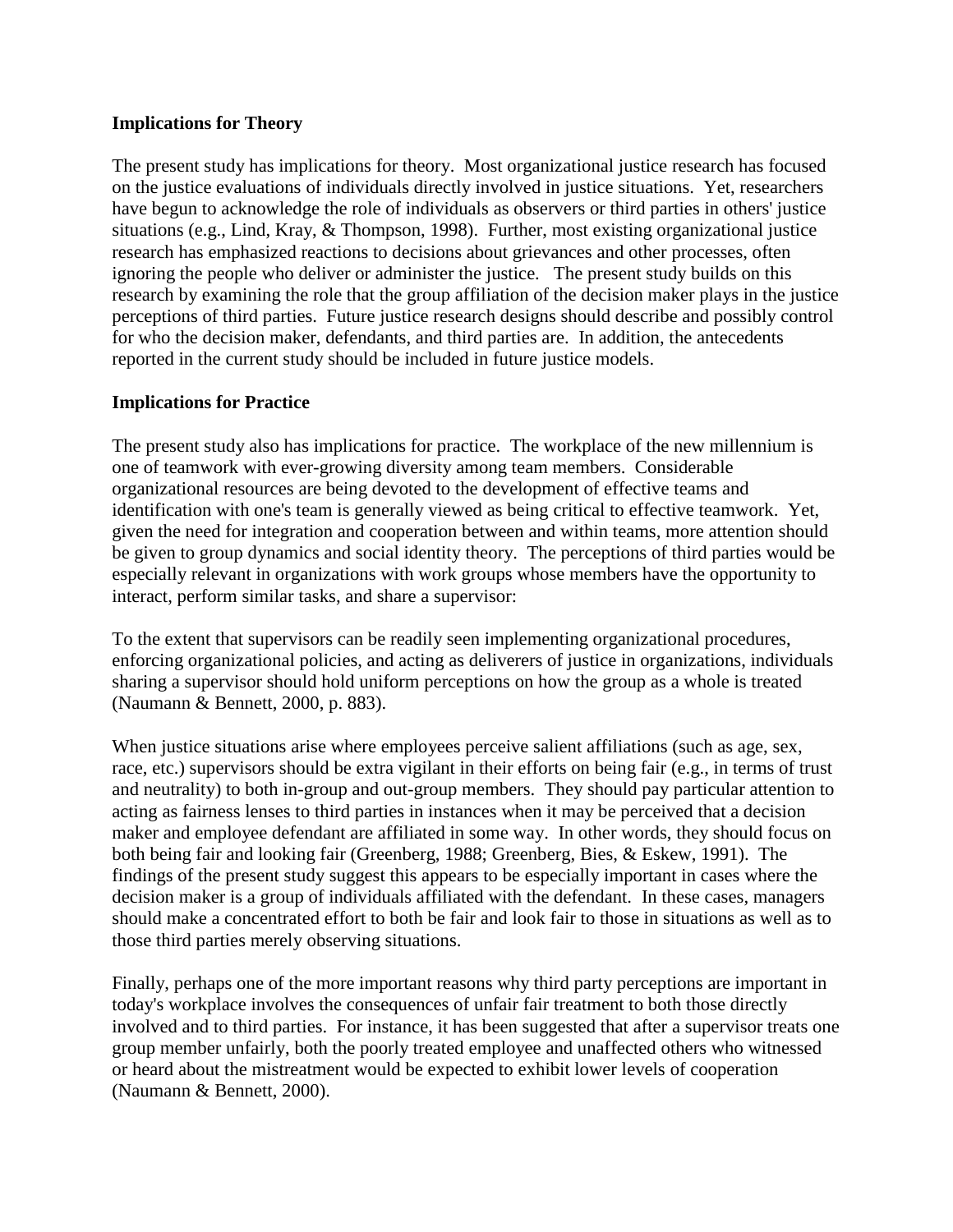In sum, the current study suggests that how supervisors treat employees affects not only those directly involved, but also those indirectly involved. Decision makers should make the effort to consider how their treatment of one subordinate might affect the perceptions of the rest of the subordinates, especially when the subordinate is affiliated with the decision maker. For example, someone who plays on the company softball team with the boss might be perceived as being given a break. As such, decision makers should demonstrate how all are treated fairly regardless of affiliations.

> [172] -------------- [173]

### **Limitations**

The present study is not without limitations. A scenario research design was used, sacrificing external validity for internal validity. It has been argued that in certain instances, scenario studies are most appropriate precisely because of their hypothetical nature (Lind & Tyler, 1988). For example, in studies of topics such as cheating where social desirability bias may contaminate results, scenario designs are useful. Scenario studies are thought to be most fitting for topics related to subjective reactions to procedures (e.g., procedural preferences and attitudes; Lind & Tyler, 1988). Clearly, the findings of scenario studies are most meaningful when they are confirmed with subsequent studies employing other research methods.

In fact, some research has found that when the same phenomenon has been subjected to multiple designs (e.g., correlational; scenario), stronger effects occur most frequently in correlational studies (Lind & Tyler, 1988). Thus, the results of the present study may be viewed as conservative estimates of the true relationships examined. Given that effects were found for third parties' affiliation, it would be interesting to determine in future research if group affiliation effects are even stronger for individuals going through the procedure themselves rather than reading about it.

In conclusion, despite these limitations, this study was successful in demonstrating the influences of in-group affiliation on third-party justice perceptions. Paying careful attention to both being fair and looking fair in those situations in which affiliations are salient may help improve organizational fairness perceptions.

### **REFERENCES**

Bies, R. J., and Shapiro, D. L. (1987). "Interactional fairness judgements: The influence of causal accounts." *Social Justice Research*, 1: 199-218.

Campbell, D.T. (1965). "Ethnocentric and other altruistic motives." In D. Levine (Ed.), *Nebraska symposium on motivation*. Lincoln: University of Nebraska Press.

Doosje, B., Branscombe, N. R., Spears, R., and Manstead, A. S. (1998). "Guilty by association: When one's group has a negative history." *Journal of Personality and Social Psychology*, 75: 872-886.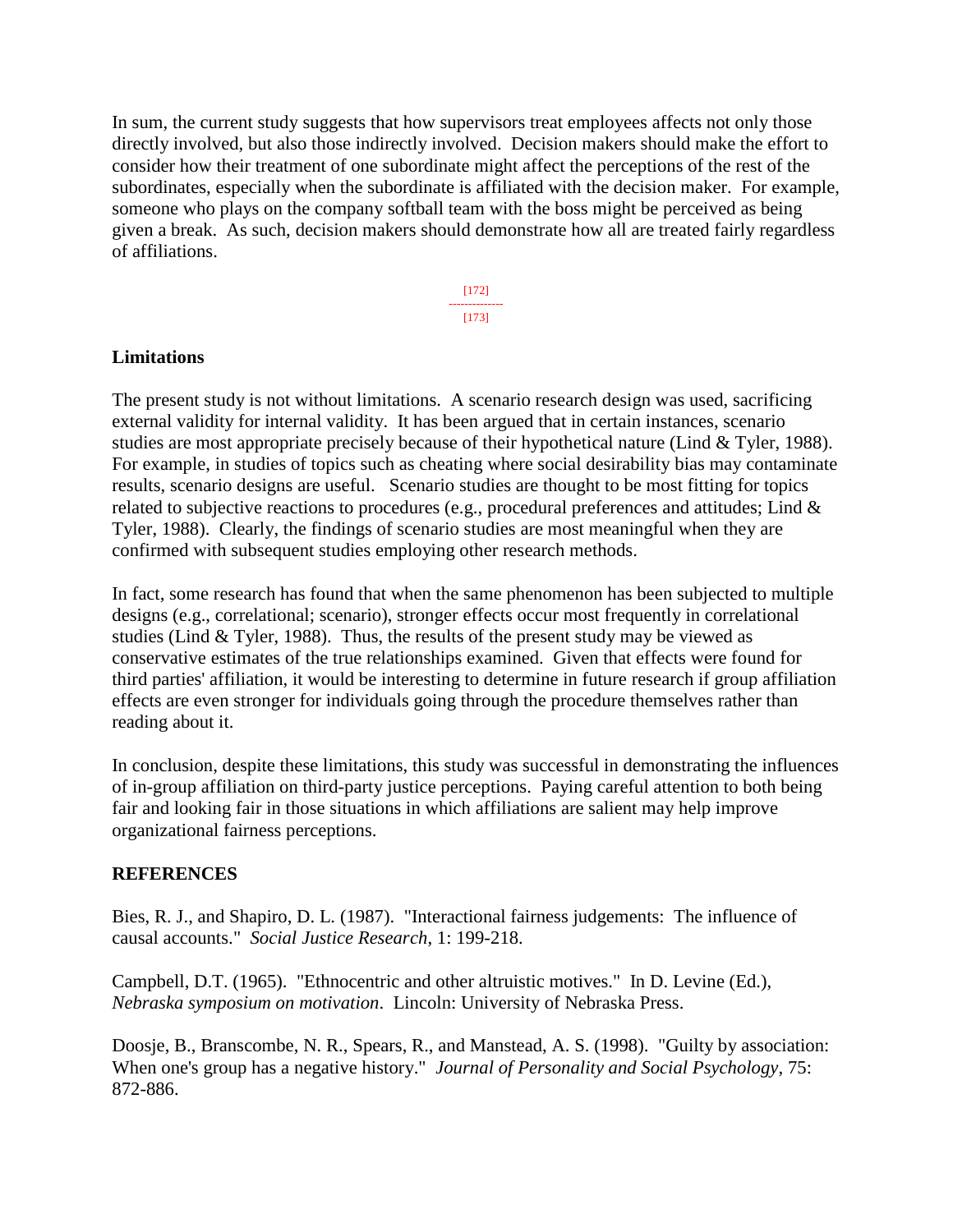Few, J. K. (1993). *Trial by jury*. New York: American Jury Trial Foundation.

Forbes, M. (1995). "Juries and jurors: Juries on trial: constitutional right versus judicial burden; an analysis of jury effectiveness and alternative methods for deciding cases." *Oklahoma Law Review*, 48/3: 563-592.

Greenberg, J. (1987). "A taxonomy of organizational justice theories." *Academy of Management Review*, 12: 9-22.

Greenberg, J. (1988). "Cultivating an image of justice: Looking fair on the job." *Academy of Management Executive*, 2: 155-157.

Greenberg, J., Bies, R. J., and Eskew, D. E. (1991). "Establishing fairness in the eye of the beholder: Managing impressions of organizational justice. " In R. A. Giacalone and P. Rosenfeld (Eds.), *Applied impression management: How image-making affects managerial decisions* (Vol. 135, pp. 111-132).

Greenberg, J., and Eskew, D. E. (1990). "The role of role-playing in organizational research." Paper presented at the meeting of the Academy of Management, San Francisco.

> [173] -------------- [174]

Greenberg, J., and Folger, R. (1988). *Controversial issues in social science research*. New York: Springer-Verlag.

Hale, J. L. (1987). "Plagiarism in the classroom." *Communication Research Reports*, 4: 66-70.

James, K., and Cropanzano, R. (1990). "Focus of attention and locus of control as moderators of fraternal justice effects." *Social Justice Research*, 4: 169-185.

Kuhl, V. (1997). "Disparities in judgments of the O.J. Simpson case: A social identity perspective." *Journal of Social Issues*, 53: 531-545.

Lau, D., and Murnighan, J. K. (1998). "Demographic diversity and faultlines: The compositional dynamics of organizational groups." *Academy of Management Review*, 23: 325-340.

Lee, Y., and Ottati, V. (1995). "Perceived in-group homogeneity as a function of group membership salience and stereotype threat." *Personality and Social Psychology Bulletin*, 21: 610-619.

Leventhal, G. S. (1976). "Fairness in social relationships." In J. W. Thibaut, J. T. Spence, and R. C. Carson (Eds.), *Contemporary topics in social psychology* (pp. 211-239). Morristown, NJ: General Learning Press.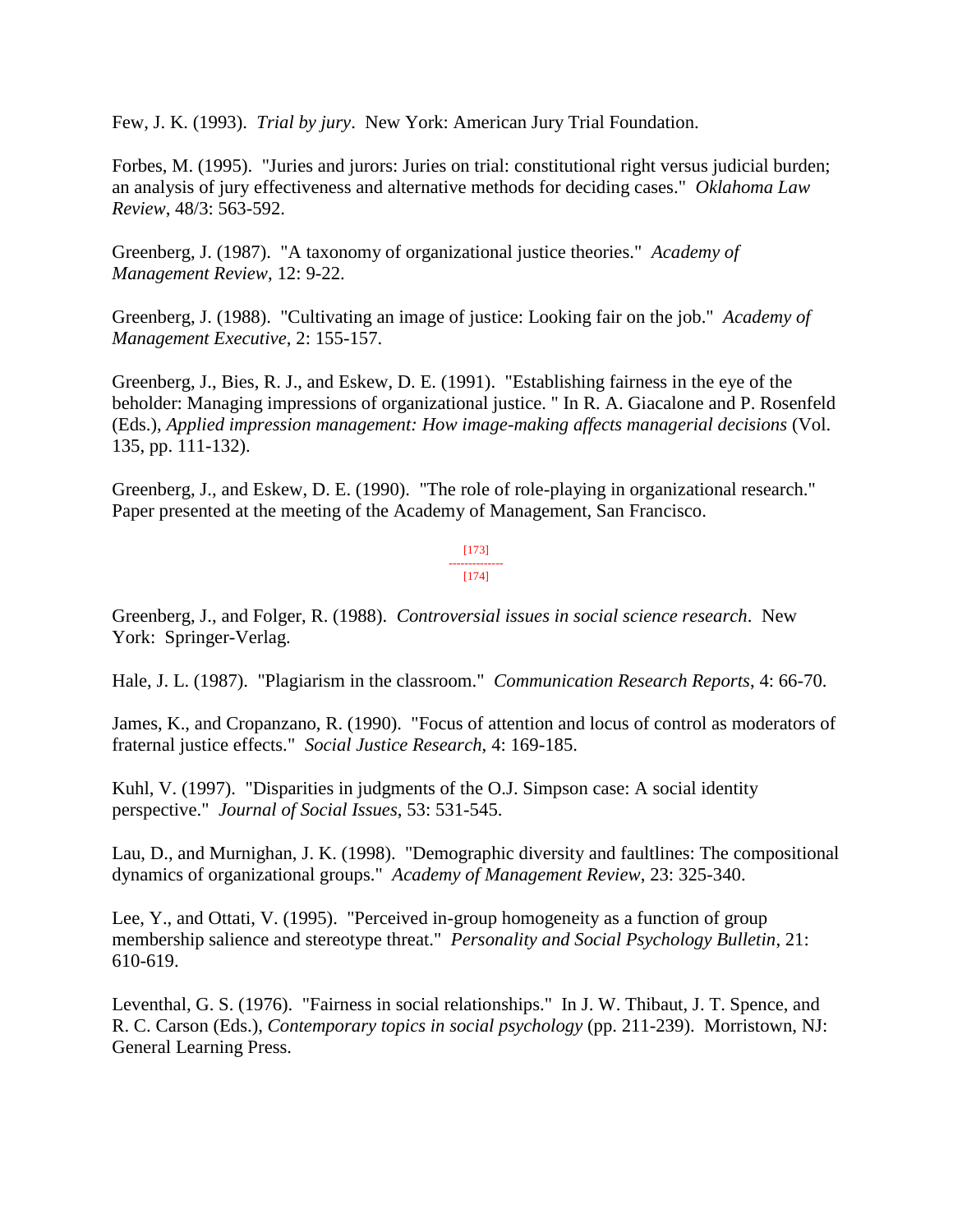Lind, E. A., Kray, L., and Thompson, L. (1998). "The social construction of injustice: Fairness judgments in response to own and others' unfair treatment by authorities." *Organizational Behavior and Human Decision Processes*, 75: 1-22.

Lind, E. A., and Tyler, T. R. (1988). *The social psychology of procedural justice*. New York: Plenum.

Marques, J., Abrams, D., Paez, D., and Martinez-Taboada, C. (1998). "The role of categorization and in-group norms in judgments of groups and their members." *Journal of Personality and Social Psychology*, 75: 976-988.

Miles, J. A., and Palmer, T. S. (2001). "Peer versus authority as decision maker: Are the demographics of the perceiver related to judgments of fairness?" *Psychological Reports*, 88: 1107-1118.

Naumann, S. E., and Bennett, N. (2000). "A case for procedural justice climate: Development and test of a multilevel model." *Academy of Management Journal*, 43: 81-889.

Perreault, S., and Bourhis, R. Y. (1999). "Ethnocentrism, social identification, and discrimination." *Personality and Social Psychology Bulletin*, 25: 92-103.

Platow, M. J., O'Connell, A., Shave, R., and Hanning, P. (1995). "Social evaluations of fair and unfair allocators in interpersonal and intergroup situations." *British Journal of Social Psychology*, 34: 363-381.

Roig, M. (1997). "Can undergraduate students determine whether text has been plagiarized?" *Psychological Reports*, 47: 113-122.

Sherif, M., and Sherif, C. W. (1969). Social psychology. New York: Harper & Row.

### [162] -------------- [163]

Simon, B., and Pettigrew, T. (1990). "Social identity and perceived group homogeneity: Evidence for the in-group homogeneity effect." *European Journal of Social Psychology*, 20: 269-286.

Tajfel, H., and Turner, J. C. (1979). "An integrative theory of intergroup conflict." In W. G. Austin and S. Worchel (Eds.), *The social psychology of intergroup relations* (pp. 33-47). Monterey, CA: Brooks/Cole.

Tyler, T. R. (1989). "The psychology of procedural justice: A test of the group-value model." *Journal of Personality and Social Psychology*, 57: 830-838.

Tyler, T. R. (1994). "Psychological models of the justice motive: Antecedents of distributive and procedural justice." *Journal of Personality and Social Psychology*, 67: 850-863.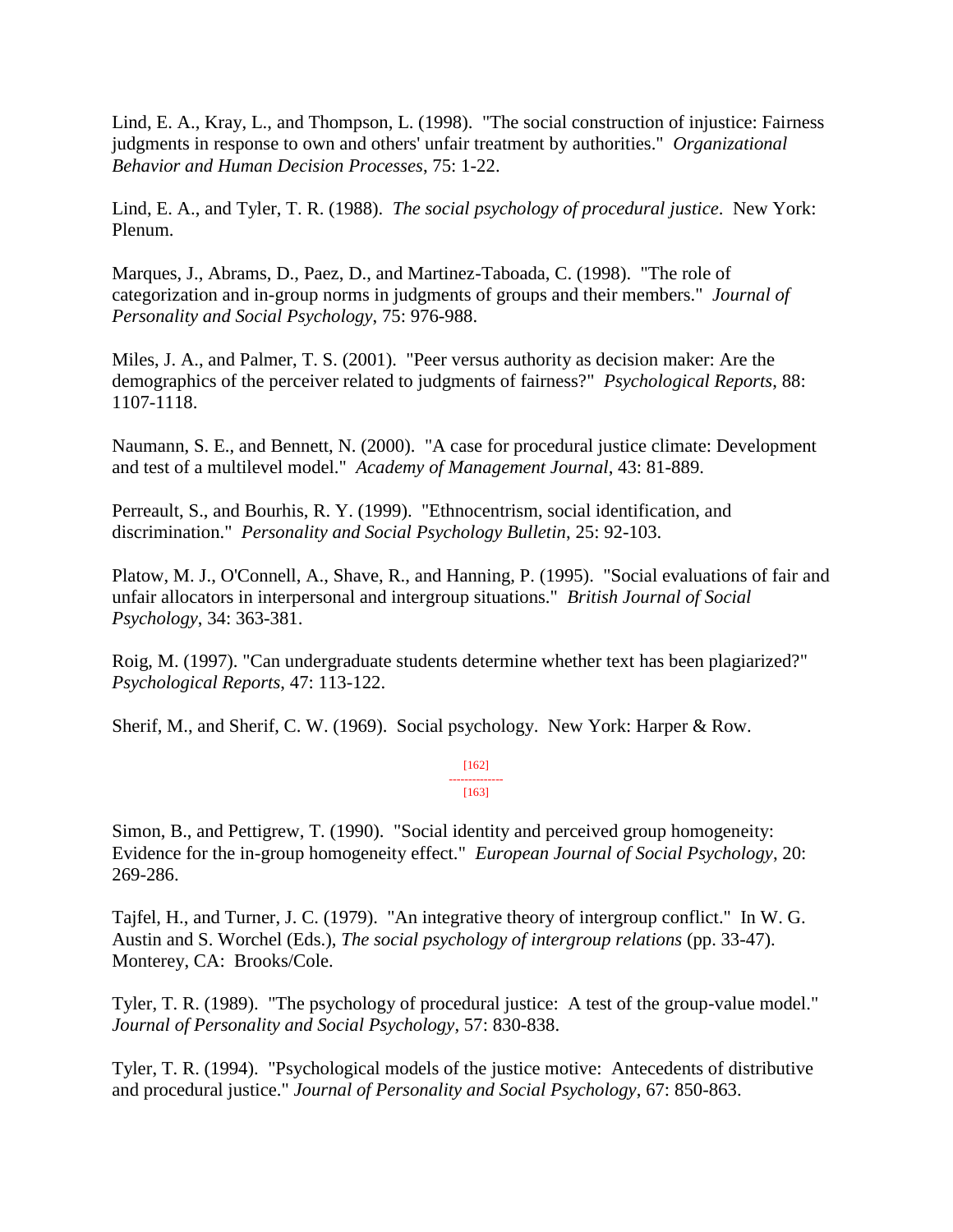Tyler, T. R., Kramer, R. M., and John, O. P. (1999). *The psychology of the social self*. New York: Lawrence Erlbaum Associates, Inc.

Wegner, D. M. (1982). "Justice and the awareness of social entities." In J. Greenberg and R. L. Cohen (Eds.), *Equity and justice in social behavior*. New York: Academic Press.

# **APPENDIX: NEUTRALITY, TRUST, AND DISTRIBUTIVE JUSTICE ITEMS**

**Neutrality** 

1. To what extent did the Dean of Students make the decision without being biased in any way?

2. To what extent do you believe the Dean of Students would make the same decision about the case regardless of who the student was?

3. To what extent did the Dean of Students get the information needed to make a fair decision?

4. To what extent did the Dean of Students do anything that seemed improper or dishonest?

Trust

1. To what extent would the Dean of Students act the same way toward you if you were involved in a similar situation?

2. In your view, how typical was the Dean of Students compared to the Dean of Students at other universities?

Distributive Justice

- 1. How fair was the outcome that the student received?
- 2. To what extent do you believe that the punishment was UNFAIR to the student?
- 3. To what extent did the student receive what he/she deserved?
- 4. How much do you feel that the punishment fit the crime?

5. To what extent do you agree that the Dean of Students made the correct decision regarding the punishment for the student?

> [174] -------------- [175]

# **AUTHORS' BIOGRAPHIES**